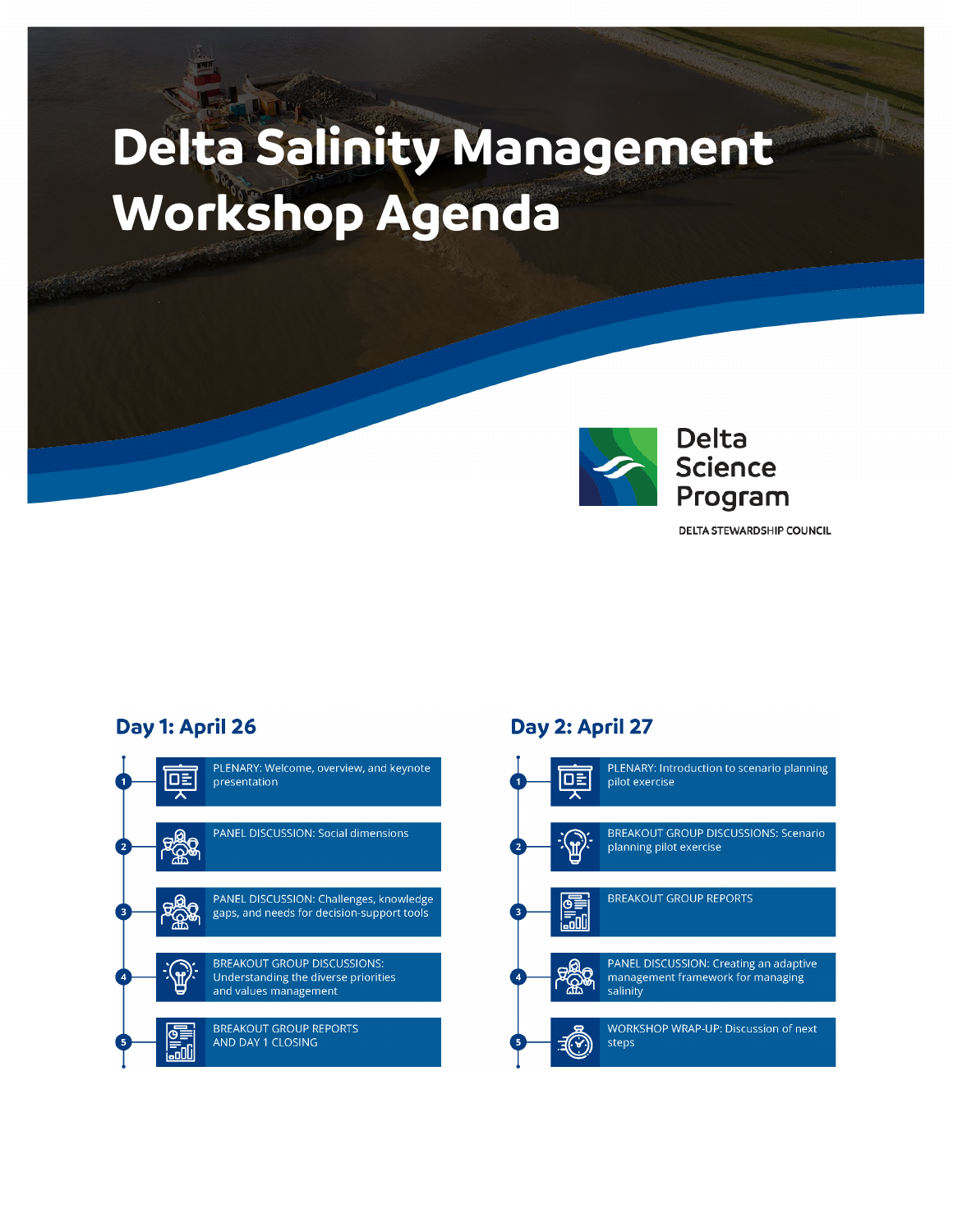# Day 1 – April 26, 2022

- 9:00-9:10 **Welcome** Laurel Larsen, Delta Lead Scientist
- 9:10-9:15 **Overview** Karen Kayfetz, Delta Science Program

## 9:15-9:55 **Keynote: Salinity management in the context of climate change**

The opening keynote will include an overview of Delta salinity and salinity management tools; discuss projected climate change drivers, impacts, and uncertainties; share lessons learned from current drought conditions; and reflect on how changes in salinity may interact with other climate changerelated stressors.

**Presenter:** John Leahigh, California Department of Water Resources

## 9:55-10:00 **Break**

## 10:00-11:00 **Panel discussion: Social dimensions of salinity in the Delta**

Panelists will discuss how drought, climate change, and associated impacts on Delta salinity are likely to affect human livelihoods, health, and recreation; key uncertainties in human dimensions of salinity management; and equity and environmental justice implications of changing Delta salinity.

### **Panelists:**

Barbara Barrigan-Parilla, Restore the Delta Lenora Clark, Save the California Delta Alliance Jim Cox, California Striped Bass Association Steve Mello, Delta farmer Ivan Senock, Buena Vista Rancheria Bill Wells, California Delta Chambers and Visitor's Bureau

**Moderator:** Michelle Leinfelder-Miles, UC Cooperative Extension

11:00-11:05 **Break**

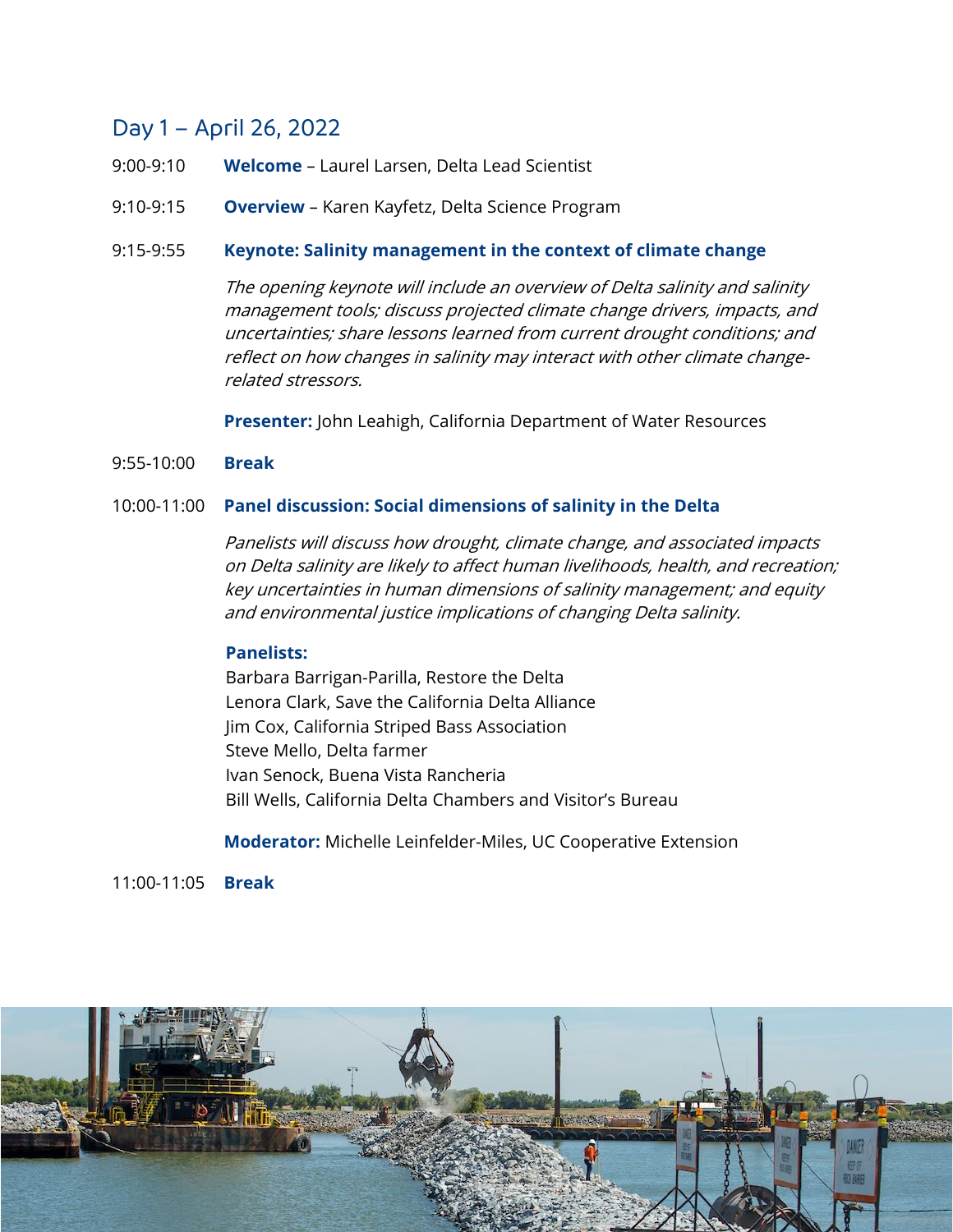## 11:05-12:15 **Panel discussion: Challenges, knowledge gaps, and needs for decisionsupport tools related to salinity management**

Panelists will discuss goals, challenges, uncertainties, conflicts, and strategies for salinity management in the Delta from <sup>a</sup> variety of water management perspectives.

## **Panelists:**

Tom Boardman, Westlands Water District Dan Cayan, Scripps Institution of Oceanography Chandra Chilmakuri, State Water Contractors Erin Foresman, State Water Resources Control Board John Leahigh, California Department of Water Resources Deanna Sereno, Contra Costa Water District Andrew Schwarz, California Department of Water Resources Melinda Terry, North Delta Water Agency Kristin White, US Bureau of Reclamation

**Moderator:** Michael George, Delta Water Master, State Water Resources Control Board

12:15-1:00 **Lunch**

## 1:00-2:30 **Breakout group discussions: Understanding the diverse priorities and values around salinity management**

Breakout groups will feature facilitated discussion to understand values and perspectives of people in the room, learn from each other, and start to generate ideas about how to better understand benefits and impacts of different salinity management approaches.

- 2:30-2:45 **Break**
- 2:45-3:30 **Breakout group reports and close of Day 1**

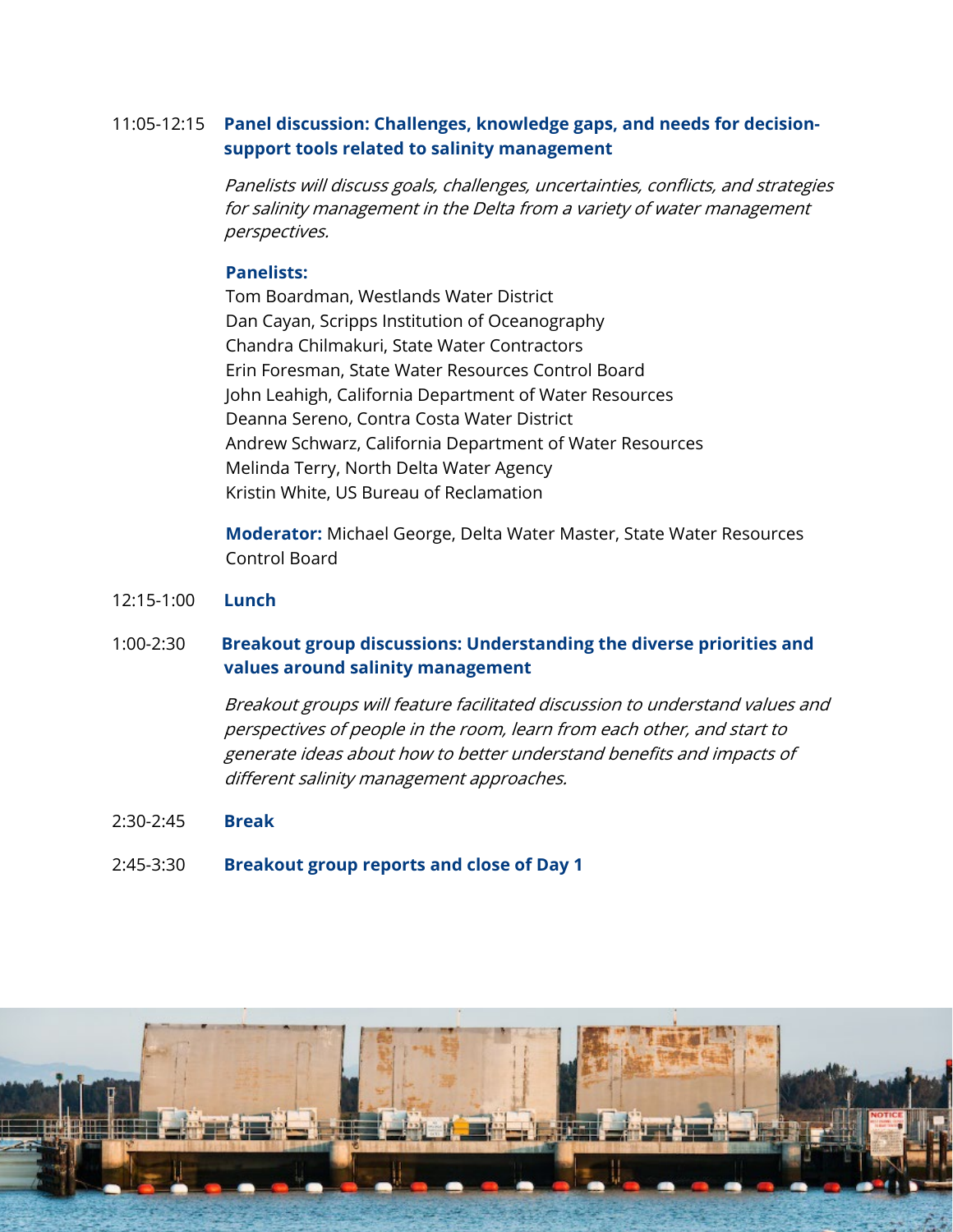# Day 2 – April 27, 2022

- 9:00-10:00 **Introduction to scenario modeling pilot exercise**  Laurel Larsen, Delta Lead Scientist
- 10:00-10:15 **Break**
- 10:15-12:00 **Breakout group discussions: Scenario modeling pilot exercise**

Breakout groups will feature facilitated discussion of pilot salinity management scenarios, with the goal of identifying science, modeling, and communication needs, concerns, assumptions, sources of uncertainty, and next steps.

- 12:00-1:00 **Lunch**
- 1:00-1:30 **Breakout group reports**

#### 1:30-2:45 **Panel discussion: Creating an adaptive management framework for managing salinity and understanding tradeoffs of alternative approaches**

Panelists will discuss needs related to the development of <sup>a</sup> long-term adaptive management framework for salinity management in the Delta. Topics will include knowledge gaps and associated research and modeling needs, metrics needed to understand impacts and tradeoffs of different management approaches; governance structures, institutions, and processes needed to advance an adaptive management framework; and participation needs to promote equitable processes and outcomes.

## **Panelists:**

Eli Ateljevich, California Department of Water Resources Cory Copeland, Delta Stewardship Council Rosemary Hartman, California Department of Water Resources Josué Medellín-Azuara, University of California, Merced Dan Ohlson, COMPASS

**Moderator:** Tanya Heikkila, University of Colorado, Denver; Delta Independent Science Board

- 2:45-3:00 **Break**
- 3:00-3:30 **Next steps and workshop close** – Laurel Larsen, Delta Lead Scientist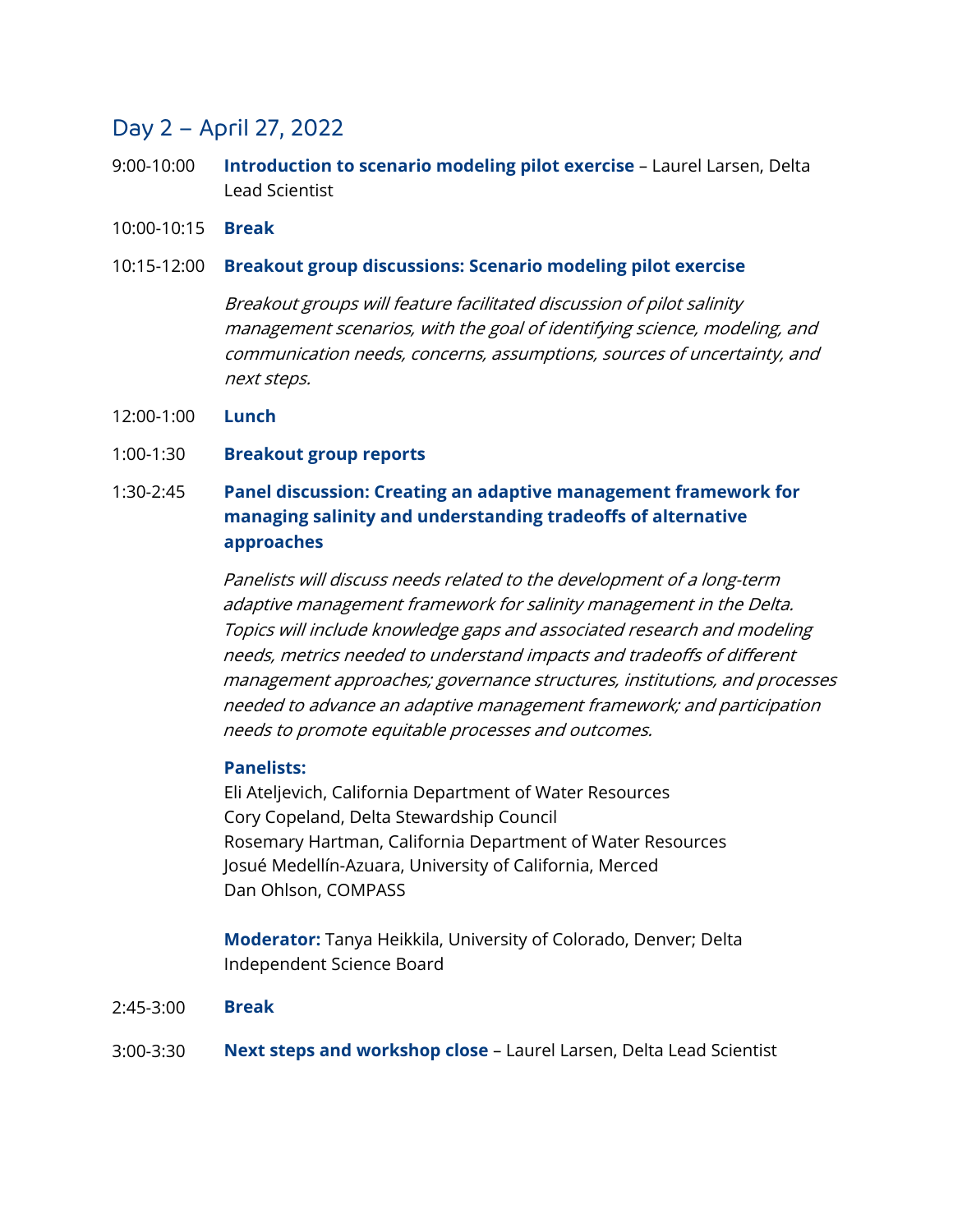## Workshop Planning Committee

#### **Co-Chairs:**

Laurel Larsen, Delta Lead Scientist Karen Kayfetz, Delta Science Program

#### **Members:**

Darcy Austin, State Water Contractors Chelsea Batavia, Delta Science Program Louise Conrad, Delta Science Program Michael George, State Water Resources Control Board; Delta Water Master Christina Greene, University of Arizona Stephen Elser, Delta Science Program Tanya Heikkila, University of Colorado, Denver; Delta Independent Science Board Joshua Israel, US Bureau of Reclamation Shruti Khanna, California Department of Fish and Wildlife Michelle Leinfelder-Miles, UC Cooperative Extension; Delta Crop Advisor Anke Mueller-Solger, US Geological Survey Natasha Nelson, Delta Protection Commission Ryan Reeves, California Department of Water Resources Diane Riddle, State Water Resources Control Board Deanna Sereno, Contra Costa Water District Carl Wilcox, California Department of Fish and Wildlife (retired)